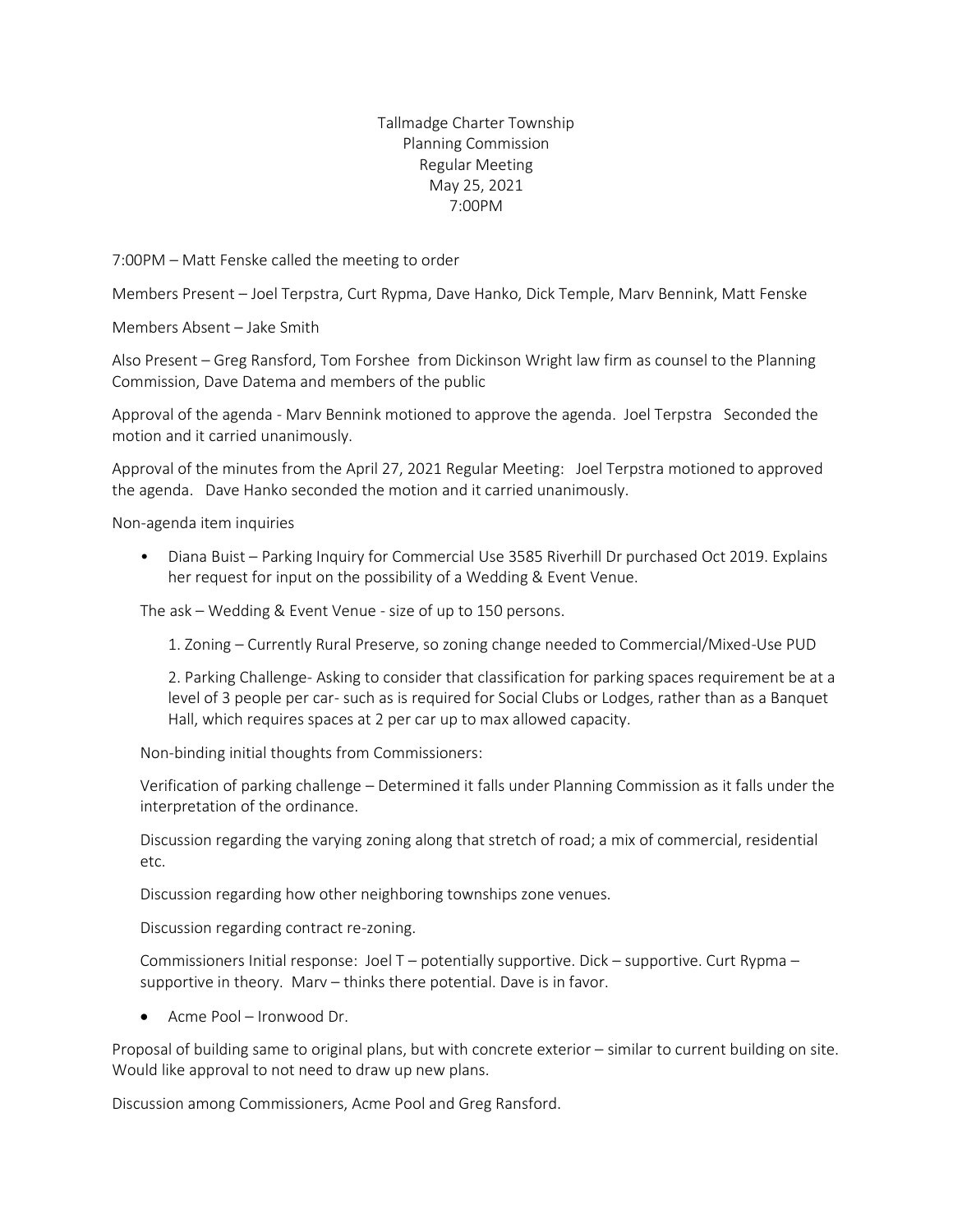Discussion among the façade requirements, the proposed material, and the unknown plans. Updated plans would be required by the building inspector.

Joel Terpstra – would like 4 elevations and more detail. Sample of material.

Dick Temple comment – in theory, the thought is that it would be a good change of a favorable decision.

The Planning Commission directed the applicant to return to the June meeting with proper elevation plans and material specification sheets.

New Business

- Site Plans
	- o 1st Avenue Commercial

▪ Seeking façade amendment after-the-fact

Mike Houseman – 11255 1<sup>st</sup> Ave – an owner. Explains the project and reasons for changes to the original plans. Overrun costs and why they made the substitutions and changes. Request to amend the plans subsequent to construction done.

Applicant acknowledged that original plans were not implemented as shown on the submitted drawing but argued that they still met standards. Commission expressed dismay that plans were not followed as submitted by the applicant. Planner Ransford discussed differences regarding what was submitted and what was built. Commissioners explained that when a site plan is approved it is subject to the plans submitted by the applicant. Discussion among Commissioners and applicant regarding exposed fasteners rather than what was on approved plans. Discussion regarding lack of canopies. Discussion about setting a precedence for post-approval changes. Explanation from Tom regarding that this should be considered as essentially a review of a new site plan application. However, the originally submitted plans are what control unless the Commission deems it appropriate to approve the new submittal that provides fewer features than the original as acknowledged by the applicant. The original approved plansl may have had features that were essential to the previous approval and, if so, those features could be made conditions of approval in order for the new proposal to meet the Site Plan Review Standards. Comment that Commission should provide a standard statement to applicants upon approval that any changes must be submitted back to the Commission for a new approval prior to construction, even though that was inherent in any approval.

Discussion regarding conditions to approval and essential elements needed for approval, to which the applicant agreed:

Do a photometric test to verify lighting.

Canopy as shown on original plans will be installed in the next year.

Smooth paneling to replace the corrugated paneling

Curt Rypma motioned to table this site plan until the June meeting to allow the applicant to return with plans showing the canopies and smooth metal and all final, accurate details in order for the written record to be complete and true. Dick Temple seconded. All approved, Joel Terpstra opposed. Applicant was amenable to tabling in order for time to bring back accurate plans.

o Zemaitis Private Road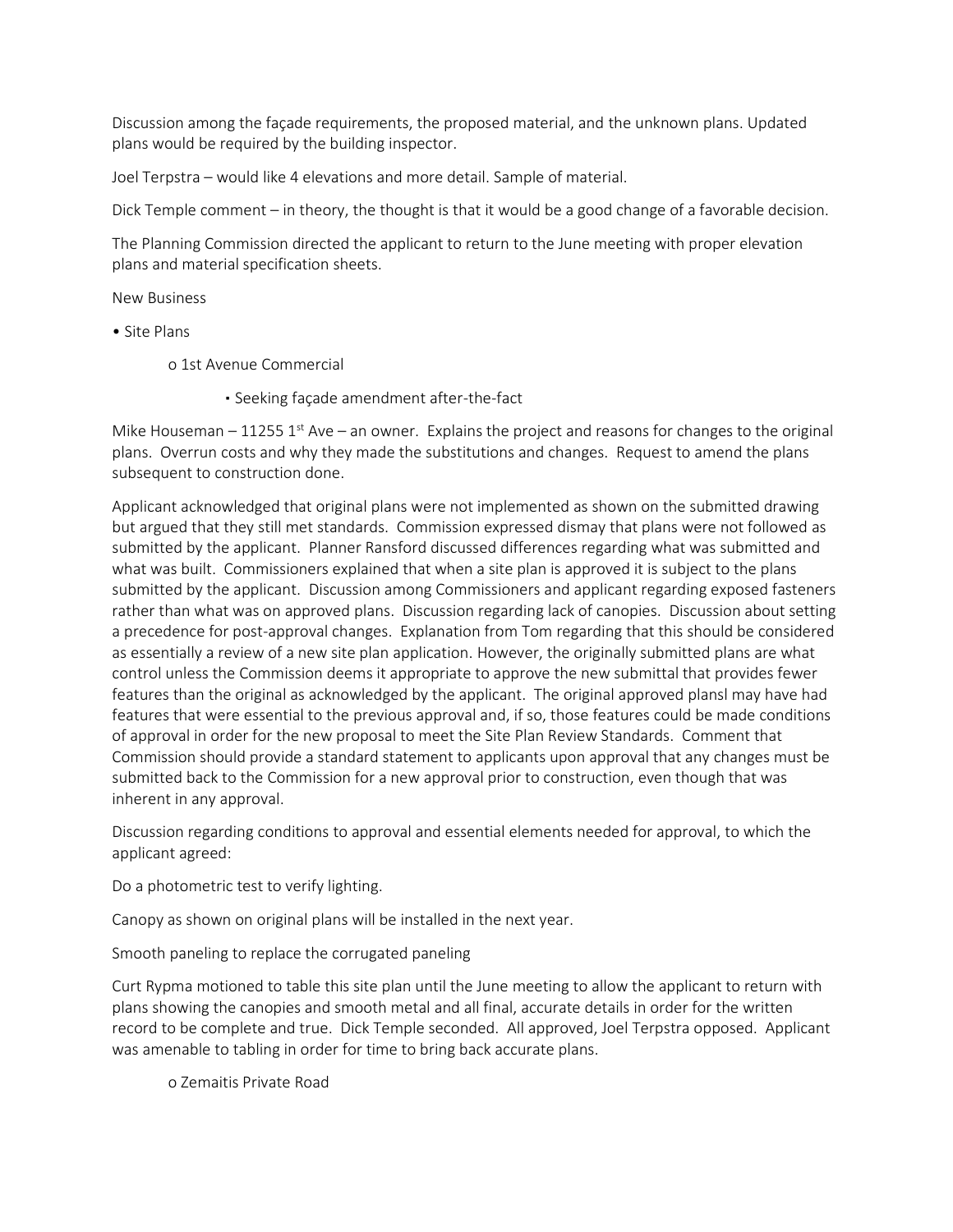## • Seeking addition of parcel to existing private road

Carol Zemaitis explains the history of the property and the reason for the request and the intended use of the proposed split. Also explained the easement and the size of the easement of 66'. Questioning why a road needs to be installed when a house is not being built, as the property is going to be preserved as is.

Discussion among Commissioners, Greg Ransford and Tom regarding the future potential of this property becoming a residence. The Commission is unable to vote against its own ordinance criteria.

Public Comment – regarding a private covenant between property owners on the easement.

Motion: To deny the application.

Marv Bennink made a Motion to deny the Private Road Application as presented for lack of compliance with Section 1.04 – Minimum Standards for Private Roads of the TCTPRO including, but not limited to, portions of the roadway are not paved, portions of the roadway are not at least 20 feet in width, portions of the easement width are less than 66 feet, and for lack of compliance with Section 1.05 – Road Maintenance for the failure to submit a new Private Road Maintenance Agreement. Dick seconded. All approved.

Recommendation to the Township Board of Trustees: per section 1.03 d 1a of the Private Road Ordinance the Planning Commission shall provide a recommendation to the Township Board whether a variance should be granted

Tom read the standards and the Commissioners made findings on each one. Variance 1.09 - summarized as follows but entire criteria were read by Tom for Planning Commission consideration:

A. Substantial Detriment, materially impair. Undue hardship.

- B. Would it be better to change the ordinance.
- C. Exceptional about this land to substantiate it.
- D. Catch all language. Carrying out the strict letter.

*A motion was made to tentatively recommend approval of a variance subject to additional information stated as:*

*To approve the variance based on the criteria outlined by the planning commission based on variance 1.09 citing criteria C & D are met. More info may be needed to be gathered by the Township Board for criteria A & B.* 

Marv supported the motion.

All approved.

Old Business

• None

Planning Commission Comment

• Ottawa Excavators (Phoenix Station) – Withdrawn. Parcel #70-10-01-480-023 Address:13645 Ironwood Drive – the property owner is no longer seeking the gas station use.

Motion to adjourn by Matt Fenske and was seconded by Joel Terpstra. All approved.